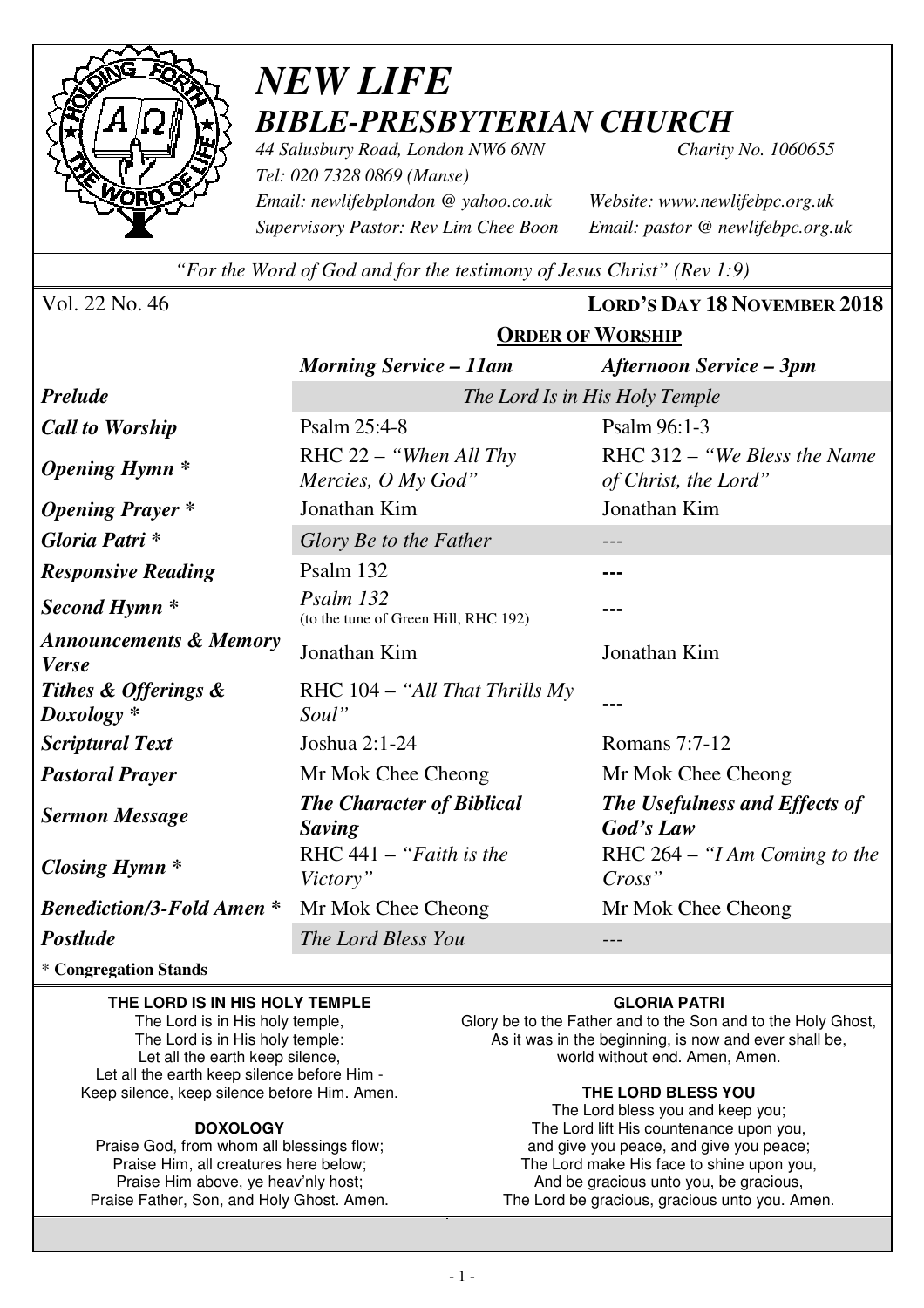# **HOW SHOULD WE WORSHIP GOD?**

#### **Adapted from Life BPC Weekly, Sunday 11<sup>h</sup> November 2018**

Church growth experts claim that the main reason why churches are not growing is that there is nothing in their worship that attracts people. They say that churches must use special effects to create a thrilling and emotionally uplifting atmosphere that will make people want to come back for more and bring all their friends along.

However, worship is meant to bring the greatest pleasure and glory to God rather than to the worshippers. Our worship must first and foremost be acceptable to God. Hebrews 12:28 says – "Wherefore we receiving a kingdom which cannot be moved, let us have grace, whereby we may serve God acceptably with reverence and godly fear." The word 'serve' here means worship. Since it is qualified by the word 'acceptably,' this implies that not all worship is acceptable to God.

If you are assigned to host a dinner for a very important dignitary flying in from overseas would you choose the cuisine that you enjoy eating most? No. You would probably find out what food he enjoys most and what he cannot eat or is allergic to. The same thing applies to worship: Our manner of worship should be acceptable to God. We should offer only what is most pleasing to Him, and not offer what is most pleasing to ourselves. What kind of worship then is acceptable and pleasing to God?

The latter part of the verse leaves no doubt about the kind of worship that is acceptable to God – it has to be filled with the attitude of reverence and godly fear. If we lack this attitude in our worship, God will not accept it.

### **The Worship that God Accepts**

Our attitude in worship ought to be like that of Isaiah and of the angels that he saw in the vision that he described in the sixth chapter of his book. This shows us more precisely what reverence and godly fear are all about.

### **A Response to His Sovereignty**

The first thing that Isaiah mentions is that God is "sitting upon a throne, high and lifted up." This teaches us that He is the absolute sovereign over all things. His throne speaks to us of His supreme authority to rule over us. There He rightfully sits, as "the blessed and only Potentate, the King of kings, and Lord of lords" (1 Timothy 6:15). The God we worship exercises complete authority over the entire world. What response should this bring from us?

If you are a student, imagine what it is like to be called to the Principal's office. If you are a soldier, think of how you would conduct yourself before the Commanding Officer of your unit. If you were to receive an invitation from the President to have dinner with him, would you dress casually and arrive late? The point is that if we take care of the manner in which we appear before human authority, how much more should we be careful of the way we come before God.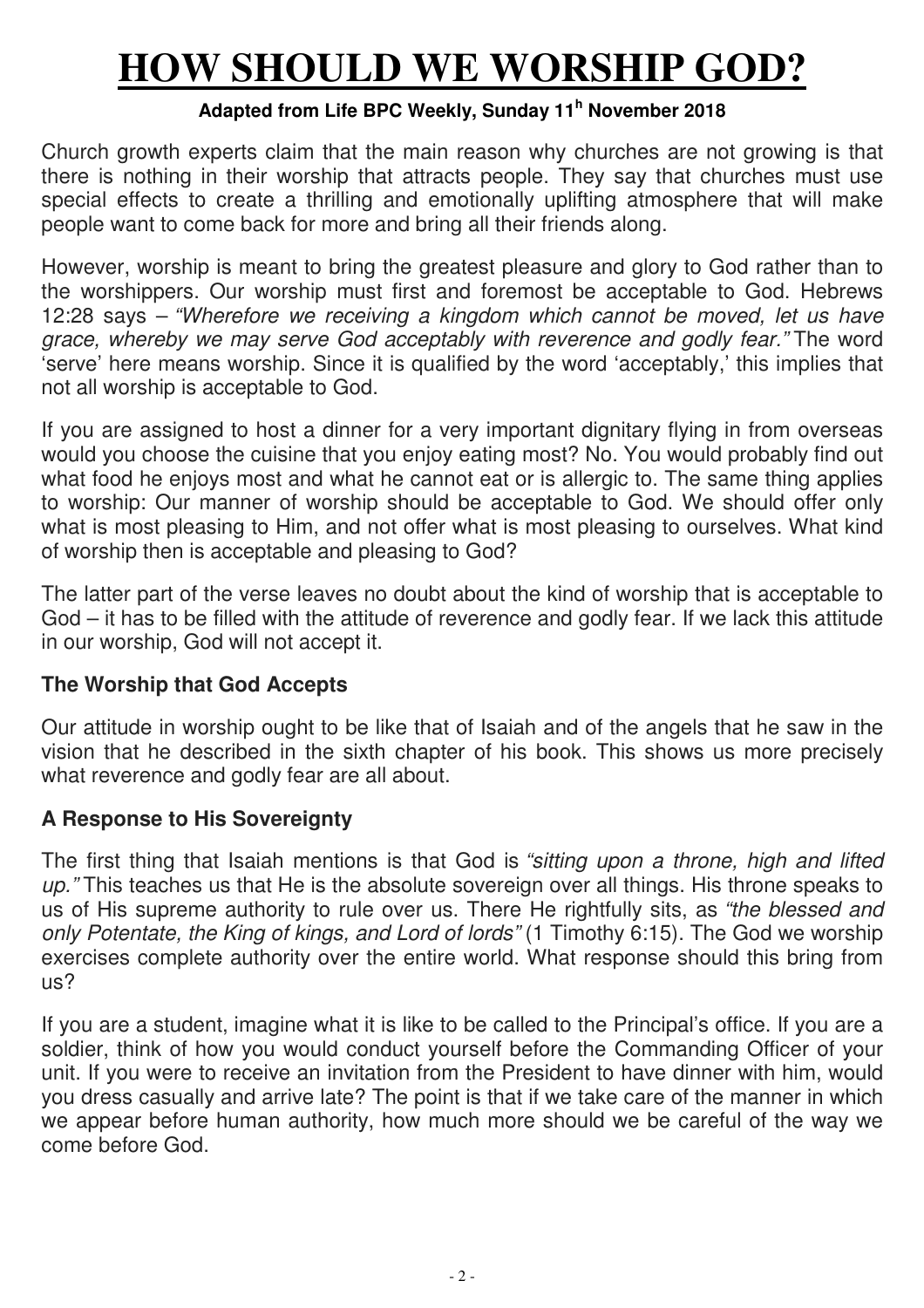## **A Response to His Holiness**

In the next verse Isaiah describes the seraphim that hovered around the throne of God. The word seraphim literally means "burning ones" and it implies that they were very bright creatures. Each of them had six wings which served two different functions – to fly with, as well as to keep their own faces and feet covered. Why did they need to cover themselves? Even though they were bright creatures they still needed to shield themselves from the greater brightness of the One who sits on the throne.

Since God's angels display such godly fear in their worship, how much more should we be fearful to stand before God, being much lesser creatures than they! The brightness of God in this vision speaks to us of His perfect holiness (cf. 1 John 1:5-6). This is reinforced by the words which the seraphim cried out to one another in  $v.3 - Holy$ , holy, holy is the Lord of hosts…"

The God we worship is the thrice-holy God whose light shines infinitely brighter than all the angels heaven can boast! We come before Him every Sunday after spending a week in an unclean world of sin. For six days we have been soaking in the moral and spiritual filth from a sinful and worldly environment, and we are thereby defiled with much unholiness in our thinking and in our being (just as Isaiah confessed in  $v.5 - r$  dwell in the midst of a people of unclean lips"). And now we presume to come into the presence of a Holy God who is absolute purity. What attitude should this produce in us, but godly fear and reverence?

## **A Response to His Glory**

In the last part of v.3 the seraphim said, "...the whole earth is full of His glory." This glory was so overpowering that at the mere mention of it, the huge doorposts of the temple shook and the temple itself was instantly filled with smoke!

God never shares His glory with anything or anyone else (Isaiah 42:8). To claim any glory for oneself is to rob God of His glory. Thus it is impossible to worship God acceptably when one is filled with pride. True worship leaves no room at all for pride or self-glory in our hearts. It must produce humility in us.

From v.5 onward, we observe how Isaiah responded to God in this vision. He was no mere spectator but a participant. What he saw and learned evoked a deep-seated response from within him. It is only when we have a similar response to God that we can say that we have truly worshipped Him.

This awesome vision of God made Isaiah realise how sinful he really was: "Woe is me! for I am undone; because I am a man of unclean lips, and I dwell in the midst of a people of unclean lips." Isaiah was probably more righteous than any of us. But even when the saintliest person in this world stands before God, he will give the same response: "Woe is me, for I am undone!" No one can sincerely worship God without realizing how unworthy he really is and how hopeless his plight would be if it were not for God's mercy and grace.

### **A Response to His Goodness**

An attitude of godly fear and reverence in worship will be met with God's revelation of His own goodness. This is what Isaiah experienced in vv.6,7. God immediately sent one of the seraphim to cleanse him with a burning coal from the altar.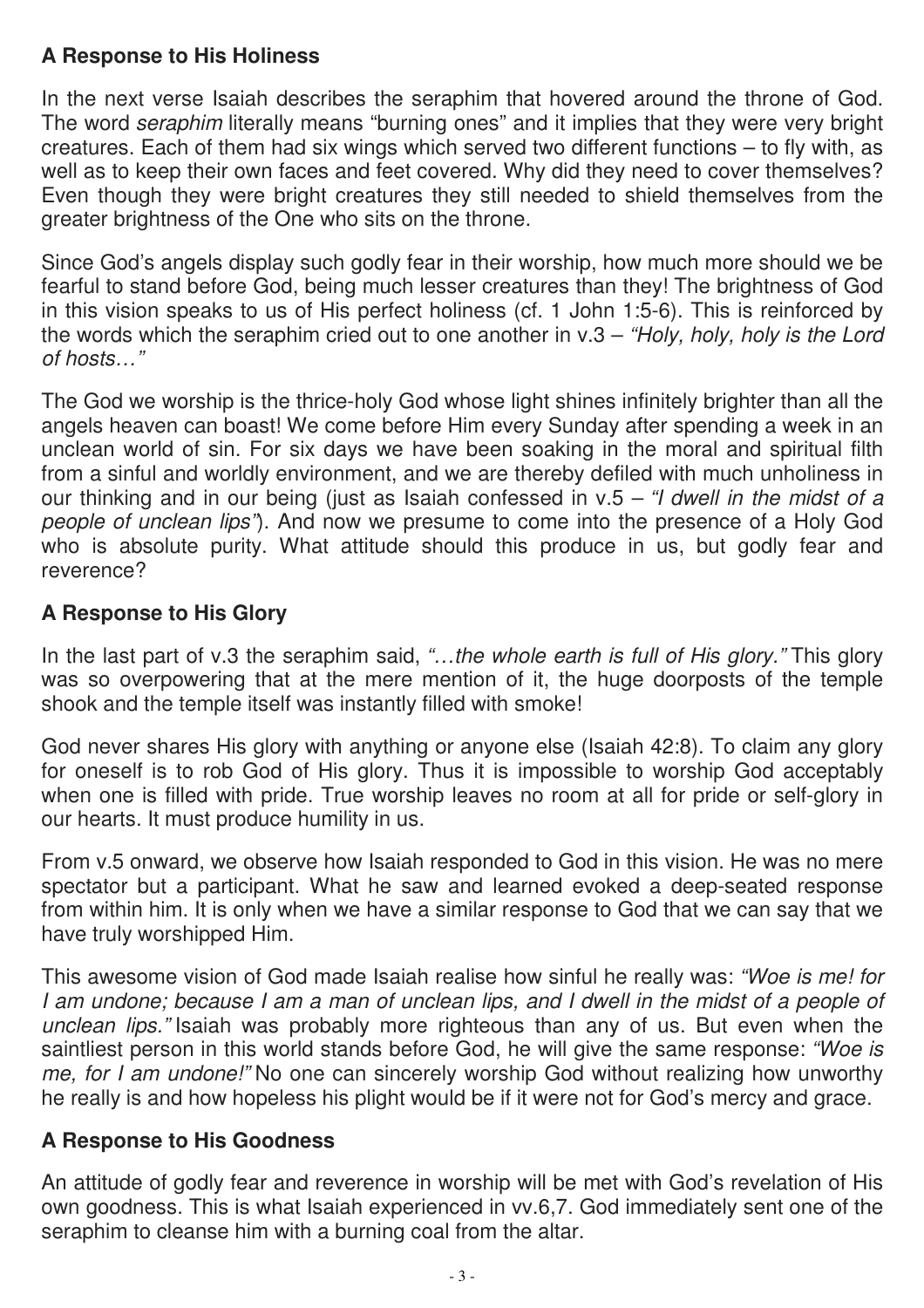How grateful Isaiah must have been to be cleansed so mercifully from all his sins and iniquity! This led him to yield himself to God most willingly.

## **A Response of Giving to God**

Worship is not about what we can get from God. It is all about what we ought to give to God. Isaiah carried out an act of acceptable worship when he said: "Here am I, send me." (v.8) His reverential fear of God made him give himself completely to God.

If you come for worship because you are looking forward to get something you want from God then your purpose is wrong. Worship is all about giving  $-$  giving to God what is rightfully His by virtue of His awesome glory, majesty and holiness. It is about giving to Him of our time, our attention, our thoughts, our meditations, our wills, and our wholehearted praise.

The reason why we seek to maintain a solemn atmosphere of reverence and godly fear in our worship services is that it is most conducive for giving unto the Lord. The more our souls are able to grasp the awesome sovereignty of God, the holiness of God and the glory of God, the more we are drawn to give of ourselves most willingly to Him. And we would then put our heart into all that we do in the worship service.

### **Worship from Our Hearts**

You need to come early to spend time to prepare yourself for worship, to 'tune out' all worldly and selfish thoughts from your mind and to 'tune in' to God's channel. Doing this will enable you to have the attentive and expectant attitude that you need for sincere worship. You ought to dress appropriately, not in shorts and T-shirt, but in attire that matches the sanctity of worship and that will not draw anyone's attention to yourself.

And when the service begins, remember that you are there as a participant and not as a spectator. Do not let your thoughts wander away but engage your mind fully in everything that goes on and give a spontaneous personal response to it from your heart. Since this requires full alertness, please ensure that you have a good night's rest before Sunday.

To maintain full attention, no one should be talking, eating or texting during worship. That is why coming late for worship is not a good habit: It distracts worshippers to see people walking in, trying to find an empty seat. Let us always be punctual.

Little children are most welcome to join the worship service as Jesus said, "Suffer the little children to come unto Me, and forbid them not." (Mark 10:14) But parents should help their kids to sit quietly and not distract anyone from the worship.

Maintaining the sanctity of worship is every worshipper's responsibility. It helps all of us to focus our thoughts fully and entirely upon God. It enables us to worship the LORD in the beauty of holiness (Psalm 29:2) and to give ourselves fully unto Him. Nothing must be allowed to shift our focus away from Him.

Our ultimate aim is to glorify God by responding to Him acceptably, reverently and with godly fear, and with all our hearts, soul, mind and strength, because God is worthy of nothing less than that.

– Rev Charles Seet